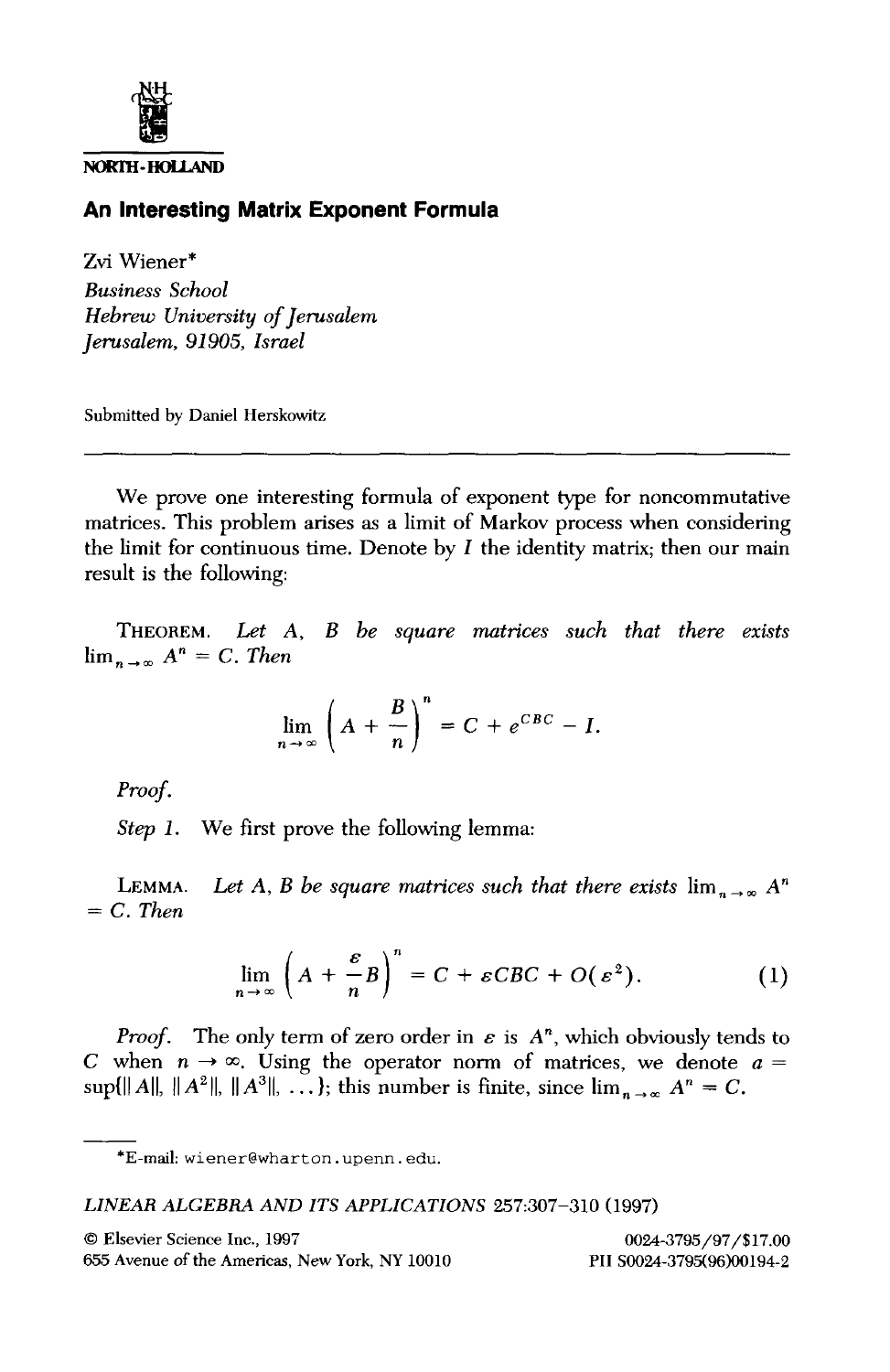Consider all terms linear in  $\varepsilon$ . They can be described as all possible words in the alphabet  $\{A, B\}$  of length n which have only one letter B and  $n-1$ letters A. The coefficient of  $\varepsilon$  is

$$
\sum_{j=1}^{n} A^{j-1} B A^{n-j}.
$$
 (2)

For any small  $\delta > 0$  there exists a big enough constant  $c_1$  [for example, one can take any  $c_1 > (a^2/\delta) \|B\|$  such that for all  $n > c_1$  we have  $(1/n)\|\sum_{i=1}^{n} A^{j-i}BA^{n-j}\| < \delta$ : this sum contains  $n/c_1$  terms, and none of them exceeds  $a^2||B||$ . In the same way we can show that  $(1/n)\|\sum_{j=n-n/c_1}^{n} A^{j-1}BA^{n-j}\| < \delta$ . Thus the influence of the initial and final terms of the sum will be arbitrarily small.

Consider the rest:  $(1/n)\sum_{j>n/2}^{n-n/2} A^{j-1}BA^{n-j}$ . This sum consists of  $n(1 2/c_1$ ) terms. When  $n \to \infty$  each term has the same limit, equal to *CBC*, so the limit of this sum is  $(1 - 2/c_1)$  CBC. The choice of  $c_1$  is in our hands (it should be big enough), so we can claim that the whole sum (2) tends to *CBC.*  The lemma is proved.

*Step 2.* In a similar way one can show that terms quadratic in  $\epsilon$  tend to *CBCBC.* These terms are

$$
\frac{\varepsilon^2}{n^2}\sum_{j=1}^{n-1}\sum_{k=1}^{n-j}A^{j-1}BA^{k-1}BA^{n-k-j}.
$$

Again for any small  $\delta > 0$  there exists a constant  $c_2$  (for example one can take  $c_2 > 3||B||^2 a^3/\delta$  such that for all  $n > c_2$  we have

$$
\frac{1}{n^2} \left\| \sum_{j=1}^{n/c_2} \sum_{k=1}^{n-j} A^{j-1} B A^{k-1} B A^{n-k-j} + \sum_{j=1}^{n-1} \sum_{k=1}^{n/c_2} A^{j-1} B A^{k-1} B A^{n-k-j} + \sum_{j=n-n/c_2}^{n-1} \sum_{k=1}^{n-j} A^{j-1} B A^{k-1} B A^{n-k-j} \right\| < \delta.
$$

In other words the coefficient of  $\varepsilon^2$  has  $O(n^2)$  terms of the form

*AA*  $\cdots$  *ABA*  $\cdots$  *ABA*  $\cdots$  *AA*.

but among these terms only *O(n)* have the property that either the first letter B appears very close to the beginning or to the end, or the two letters B are very close to each other.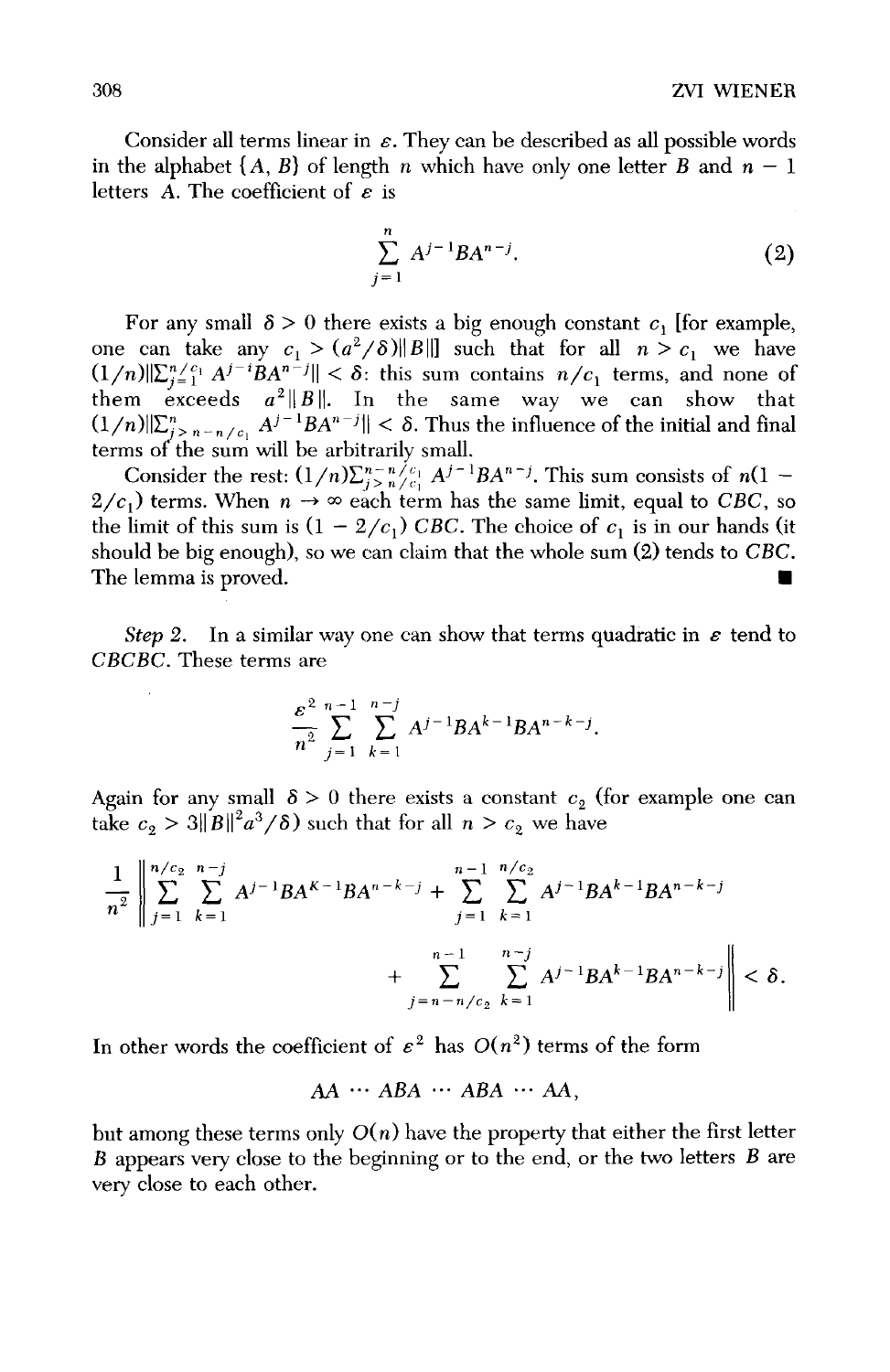Any word from this set can be represented as a cell in an  $n \times n$  matrix which lies above diagonal (its row number is the first appearance of letter  $B$ , its column number the second). There are  $n(n-1)/2$  above diagonal cells (words). The claim says that only a small portion of them is close to the diagonal (two letters B are close) or close to the upper right boundary (one of letters  $B$  is close to beginning/end of the word).

Consider the general case. Expanding the left hand side of (1) and collecting all terms of degree  $d \geq 1$  in  $\varepsilon$ , we have  $(\varepsilon^d/n^d)(\cdots)$ , where  $(\cdots)$ is the sum of all words of length  $n$  with  $d$  letters  $B$  and n-d letters  $A$ . For any small  $\delta > 0$  there exists a constant  $c_d$  [for example, one can take  $c_d > (d + 1) \|B\|^{\alpha} a^{a+1} / \delta$  with that for all  $n > c_d$  one can guarantee that the sum of all terms such that there are two letters  $B$  with less than  $n/c_d$ letters A between them or there is a letter B closer than  $n/c_d$  positions from the beginning/end is smaller than  $\delta n^d$ . The rest of the proof is the same. Note that we do not require all constants  $c_d$  be the same, since this is a formal series. $1$ 

In a similar way we obtain that the coefficient of  $\varepsilon^j$  is

$$
(1/j!)CBCB \cdots CBC = (1/j!) (CB)^{j}C.
$$

Thus the limit (1) can be formally rewritten as

$$
\lim_{n\to\infty}\left(A+\frac{\varepsilon}{n}B\right)^n=C+\sum_{j=1}^{\infty}\frac{\varepsilon^j}{j!}(CB)^jC.
$$

*Step 3.* Because the matrix C is a projection (i.e.  $CC = C$ ), the last expression can be easily written as

$$
\lim_{n\to\infty}\left(A+\frac{\varepsilon}{n}B\right)^n=C+\sum_{j=1}^j\left(CBC\right)^j=C+e^{\varepsilon CEC}-I.
$$

*Step 4.* Note that the series for the exponent converges uniformly for any complex  $\varepsilon$ . Therefore for  $\varepsilon = 1$  we obtain the final result:

$$
\lim_{n \to \infty} \left( A + \frac{B}{n} \right)^n = C + e^{CBC} - I.
$$

The theorem is proved.

 $\blacksquare$ 

<sup>&</sup>lt;sup>1</sup>A uniform constant c exists for all  $d$  only if  $||B||$  is small enough.